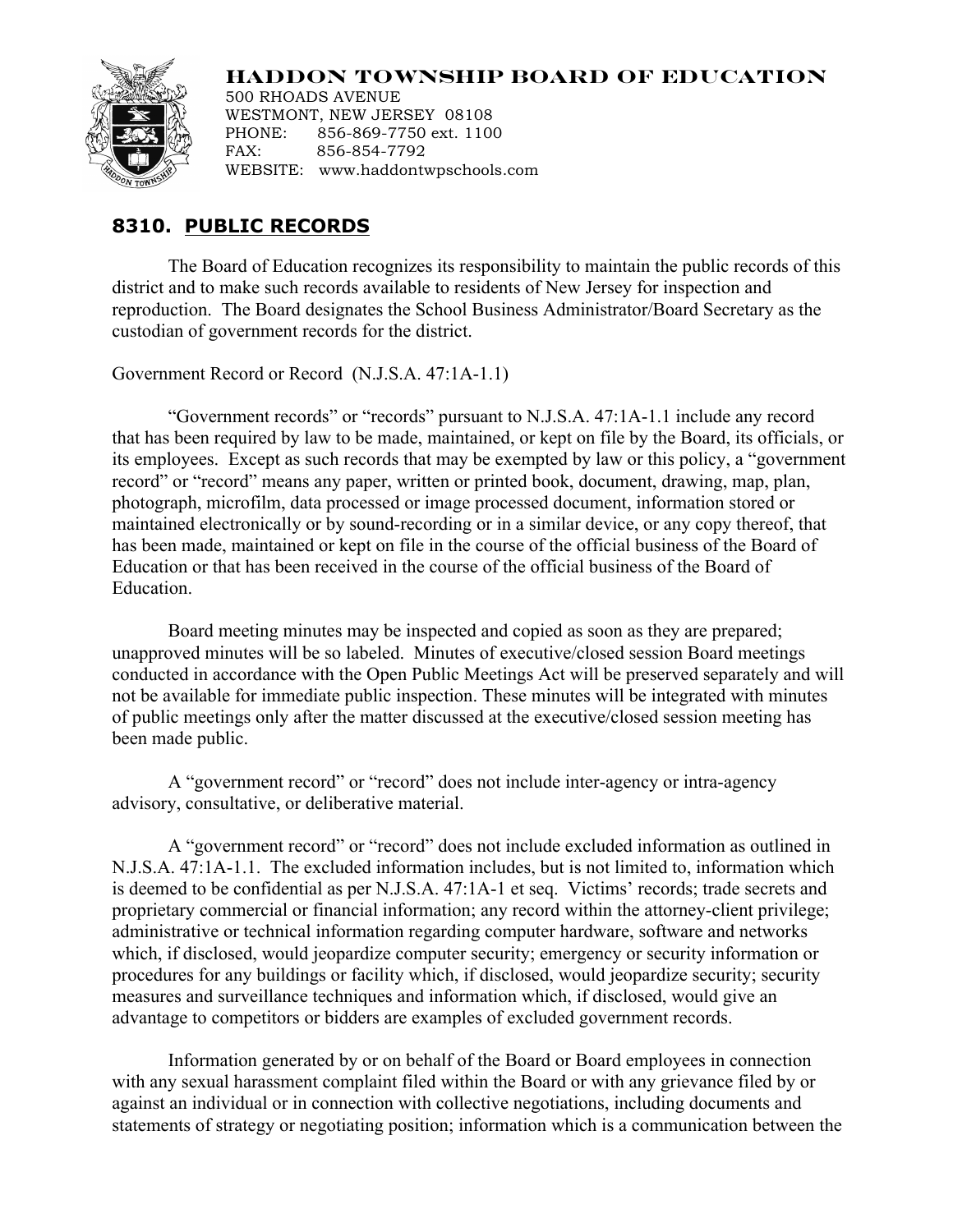district and its insurance carrier, administrative service organization or risk management office; information which is to be kept confidential pursuant to court order and that portion of any most documents which discloses the social security number, credit card number, unlisted telephone number or driver license number of any person; and personnel and pension records of an individual, except the individual's name, title of position, salary, payroll record, length of service, date of separation and the reason therefore, the amount and type of pension he/she receives, and data, other than detailed medical or psychological information, that shows conformity with qualifications for employment and pensions are examples of excluded government records.

Test questions, scoring keys, and other examination data pertaining to the administration of an examination for employment or academic examination; information concerning individual pupil records; grievance or disciplinary proceedings against a pupil to the extent disclosure would reveal the identity of the pupil; and all other information defined as not being a government record in N.J.S.A. 47:1A-1 et seq. are not government records.

Records of Investigation In Progress (N.J.S.A. 47:1A-3 et seq.)

Records which are sought to be inspected, copied, or examined pertain to an investigation in progress by the Board and/or administration will be inspected, copied and/or examined pursuant to N.J.S.A. 47:1A-3.

Inspection, Examination and Copying (N.J.S.A. 47:1A-5 et seq.)

The custodian will permit the government record to be inspected, examined, and copied pursuant to N.J.S.A. 47:1A-5 et seq. by any person during regular business hours. In the case of a Board of Education having a total district enrollment of 500 or fewer, the custodian will permit the records to be inspected, examined and copied during not less than six regular business hours over not less than three business days per week or the entity's regularly-scheduled business hours, whichever is less, unless the government record is exempt from public access as per N.J.S.A. 47:1A-1 et seq.

Copy Purchase (N.J.S.A. 47:1A-5 et seq.)

Except as otherwise provided by law or regulation, the fee assessed for the duplication of a government record embodied in the form of printed matter shall be \$.05 per letter size page or smaller, and \$.07 per legal size page or larger. If the school district can demonstrate that its actual costs for duplication of a government record exceed the per page rates, the district shall be permitted to charge the actual cost of duplicating the record. The actual cost of duplicating the record, upon which all copy fees are based, shall be the cost of materials and supplies used to make a copy of the record, but shall not include the cost of labor or overhead expenses associated with making the copy except as provided for in N.J.S.A. 47:1A-5.c.

Actual copy costs for special copies, such as color printing or blueprints copied within the school district, shall be calculated separately. Access to electronic records and non-printed materials shall be provided free of charge, but the district may charge for the actual costs of any needed supplies such as computer discs.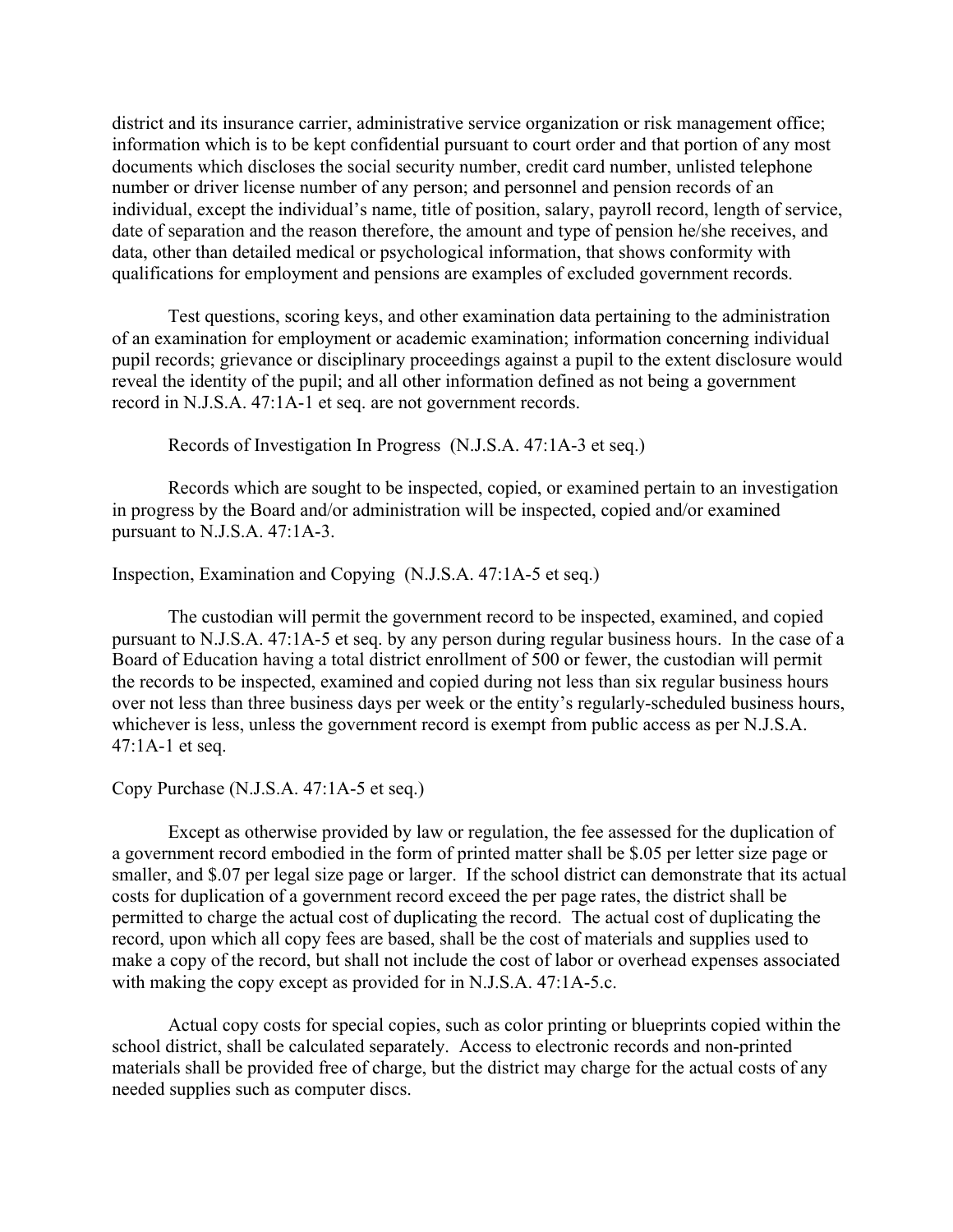If the district's calculated per copy actual cost exceeds the enumerated rates set forth in N.J.S.A. 47:1A-5.b. the school district, if challenged, must demonstrate its actual costs are indeed higher than those enumerated rates and are therefore justified.

Whenever the nature, format, manner of collation, or volume of a government record embodied in the form of printed matter to be inspected, examined, or copied pursuant to this policy is such that the record cannot be reproduced by ordinary document copying equipment in ordinary business size or involves an extraordinary expenditure of time and effort to accommodate the request, the district will charge, in addition to the actual cost of duplicating the record, a special service charge that will be reasonable and will be based upon the actual direct cost of providing the copy or copies. The custodian will provide the requestor an opportunity to review and object to the charge prior to it being incurred.

A custodian will permit access to a government record and provide a copy thereof in the medium requested if the district maintains the record in that medium. If the district does not maintain the record in the medium requested, the custodian will either convert the record to the medium requested or provide a copy in some other meaningful medium. If a request is for a record in a medium not routinely used by the district; not routinely developed or maintained by the district or requiring a substantial amount of manipulation or programming of information technology, the district will charge, in addition to the actual cost of duplication, a special charge that will be reasonable and based on the cost for any extensive use of information technology, or for the labor cost of personnel providing the service, that is actually incurred by the district or attributable to the district for the programming, clerical, and supervisory assistance required, or both.

Immediate access ordinarily will be granted to budgets, bills, vouchers, contracts, including collective negotiations agreements and individual employment contracts, and public employee salary and overtime information.

The custodian will adopt a form for the use of any person who requests access to a government record held or controlled by the district. The request form will include information in accordance with the requirements of N.J.S.A. 47:1A-5.f. Requests for access to a government record shall be in writing and hand-delivered or mailed to the custodian. The custodian will also accept a request for access to a government record that is transmitted electronically. The custodian will promptly comply with a request in accordance with N.J.S.A. 47:1A-5.g.

Any officer or employee of the district who receives a request for access to a government record will forward the request to the custodian of the record or direct the requestor to the custodian of the record.

The custodian will grant access to a government record or deny a request for access to a government record in accordance with N.J.S.A. 47:1A-5.i and as soon as possible, but not later than seven business days after receiving the request, provided that the record is currently available and not in storage or archived.

A custodian will post prominently in public view in the part of the office of the custodian that is open to or frequented by the public a statement that sets forth in clear, concise and specific terms the right to appeal a denial of, or failure to provide, access to a government record by any